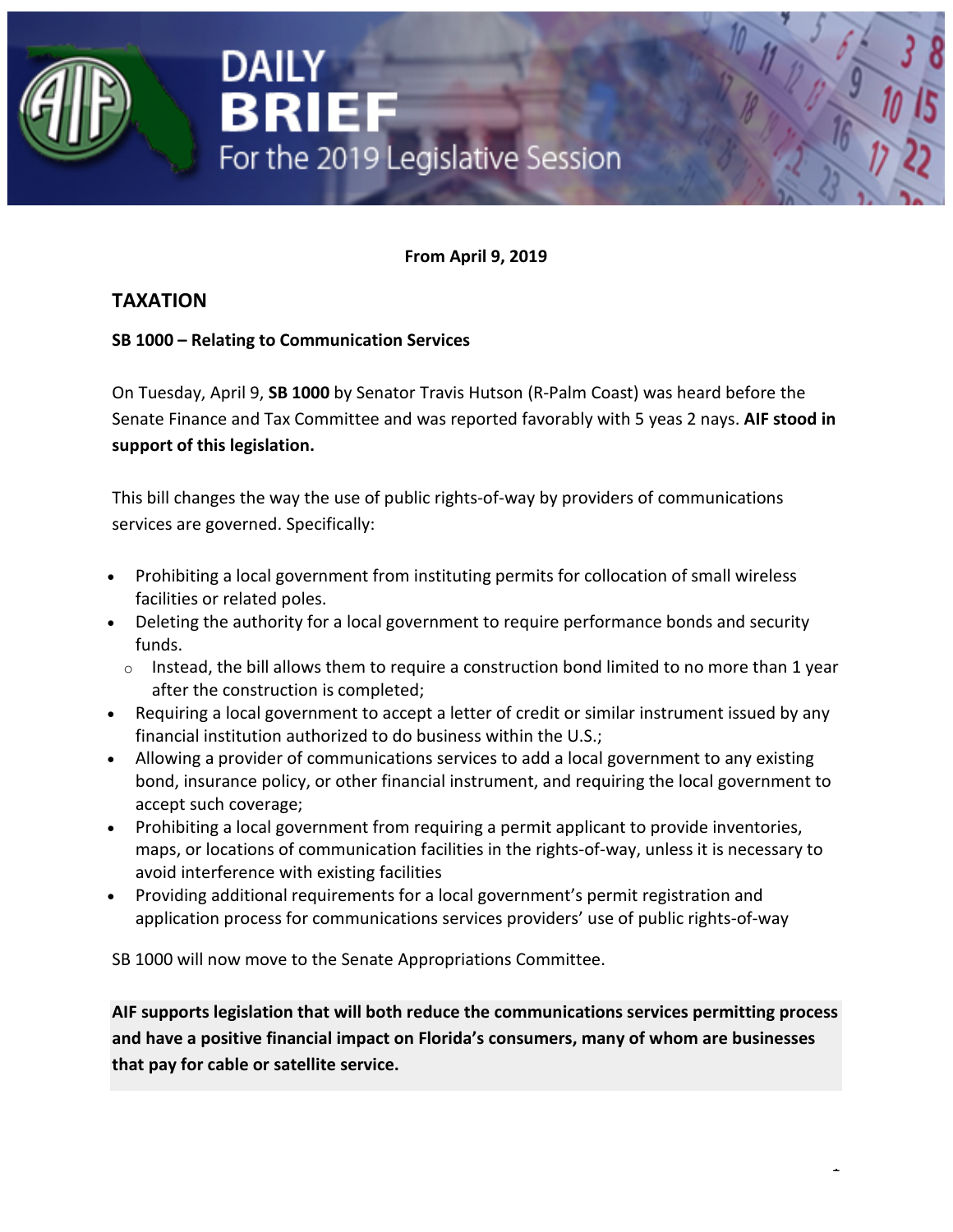## **LEGAL & JUDICIAL**

### **SB 1730 – Relating to Community Development and Housing**

On Tuesday, April 9, **SB 1730** by Senator Tom Lee (R-Brandon) was heard in the Senate Infrastructure and Security Committee and was reported favorably with 7 yeas and 1 nay. **AIF's Senior Vice President of State and Federal Affairs, Brewster Bevis, stood in support of this legislation.**

This bill amends various statutes relating to growth management, restricts the ability of a county or municipality to adopt and enforce inclusionary housing ordinances or regulations, and sets timeframe parameters for building application approval or denial. After receiving a development permit application, the county and municipality must review the application for completeness and issue a response within 30 days. The bill also requires the collection of impact fees, which are an important source of revenue for local governments to fund infrastructure projects. Additionally, the bill prohibits a local government from charging an impact fee for the development or construction of affordable housing but provides an exception under certain circumstances.

SB 1730 will now move to the Senate Rules Committee.

**AIF supports legislative efforts to maintain our state's infrastructure and assist Florida's workforce with access to affordable housing.**

#### **HB 17 – Relating to Damages**

On Tuesday, April 9, **HB 17** by Representative Tom Leek (R-Daytona Beach) was heard in the House Judiciary Committee and was reported favorably with 12 yeas and 6 nays. **AIF's Senior Vice President of State and Federal Affairs, Brewster Bevis, stood in support of this legislation.**

Florida currently has the highest tort system costs among U.S. states as a percentage of state GDP, at 3.6%. In 2016, the total amount paid in costs and compensation within Florida's tort system averaged \$4,442 for each Florida household.

A flawed tort system generates exorbitant damages and unpredictability, causing:

- Increased economic costs and increased risks of doing business;
- Higher insurance premiums;
- Increased healthcare costs and declining availability of medical services; and
- Deterrence of economic development and job creation activities.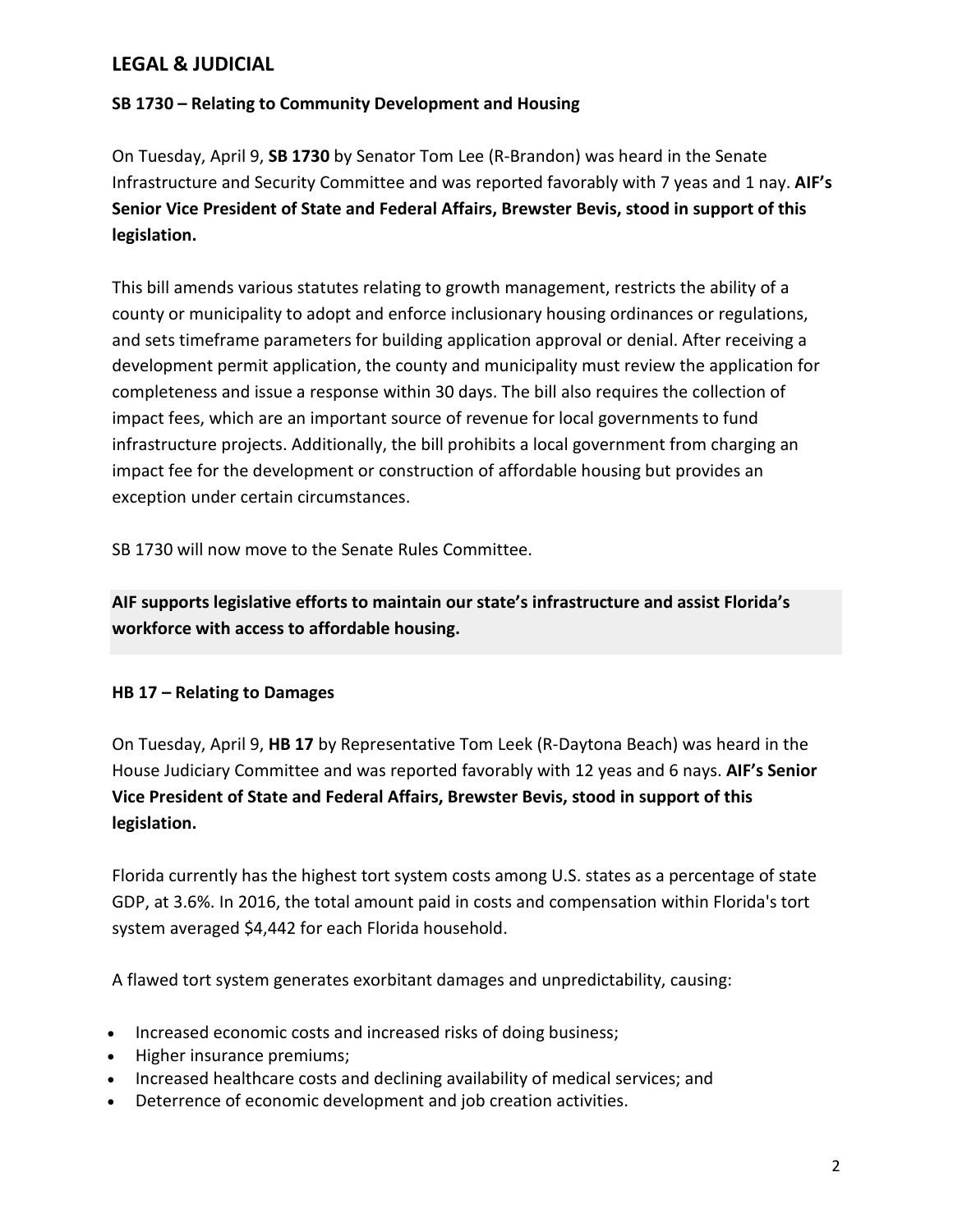HB 17 will now move to the House floor.

**AIF supports tort reforms which will dramatically reduce the costs of the tort system in Florida while providing a better business climate in the state.**

#### **SB 7096 – Relating to Constitutional Amendments**

On Tuesday, April 9, **SB 7096**, sponsored by the Senate Judiciary Committee, was heard in the Senate Appropriations Subcommittee on Transportation, Tourism, and Economic Development and was reported favorably with 5 yeas and 3 nays. **AIF's Senior Vice President of State and Federal Affairs, Brewster Bevis, stood in support of this legislation.**

This bill changes the process for amending the constitution by citizen initiative by:

- Requiring petition gatherers to be Florida residents and registered with the Secretary of State;
- Disqualifying petitions collected by unregistered petition gatherers from counting toward the number of petitions required for an initiative amendment to appear on the ballot;
- Prohibiting compensation to petition-gatherers on a per-signature basis; and
- Requiring the ballot for an initiative amendment include:
	- o A bold-font, capitalized statement regarding the financial impact to the state if the Financial Impact Estimating Conference determines that the measure will increase costs, decrease revenue, or have an indeterminate fiscal impact;
	- $\circ$  A "yes" or "no" determination by the Florida Supreme Court as to whether the policy in the amendment could instead be accomplished by the Legislature instead of through the initiative amendment; and
	- $\circ$  The name of the amendment's sponsor and the percentage of contributions received by the sponsor from in-state contributors.

SB 7096 will now move to the Senate Appropriations Committee**.**

**AIF supports legislation that adds transparency and accountability to amending the Florida constitution by citizen imitative.**

#### **ENVIRONMENTAL**

#### **SB 816 – Relating to Environmental Regulation**

On Tuesday, April 9, **SB 816** by Senator Keith Perry (R-Gainesville) was heard in the Senate Community Affairs Committee and was reported favorably with 5 yeas and 0 nays. **AIF stood in support of this legislation.**